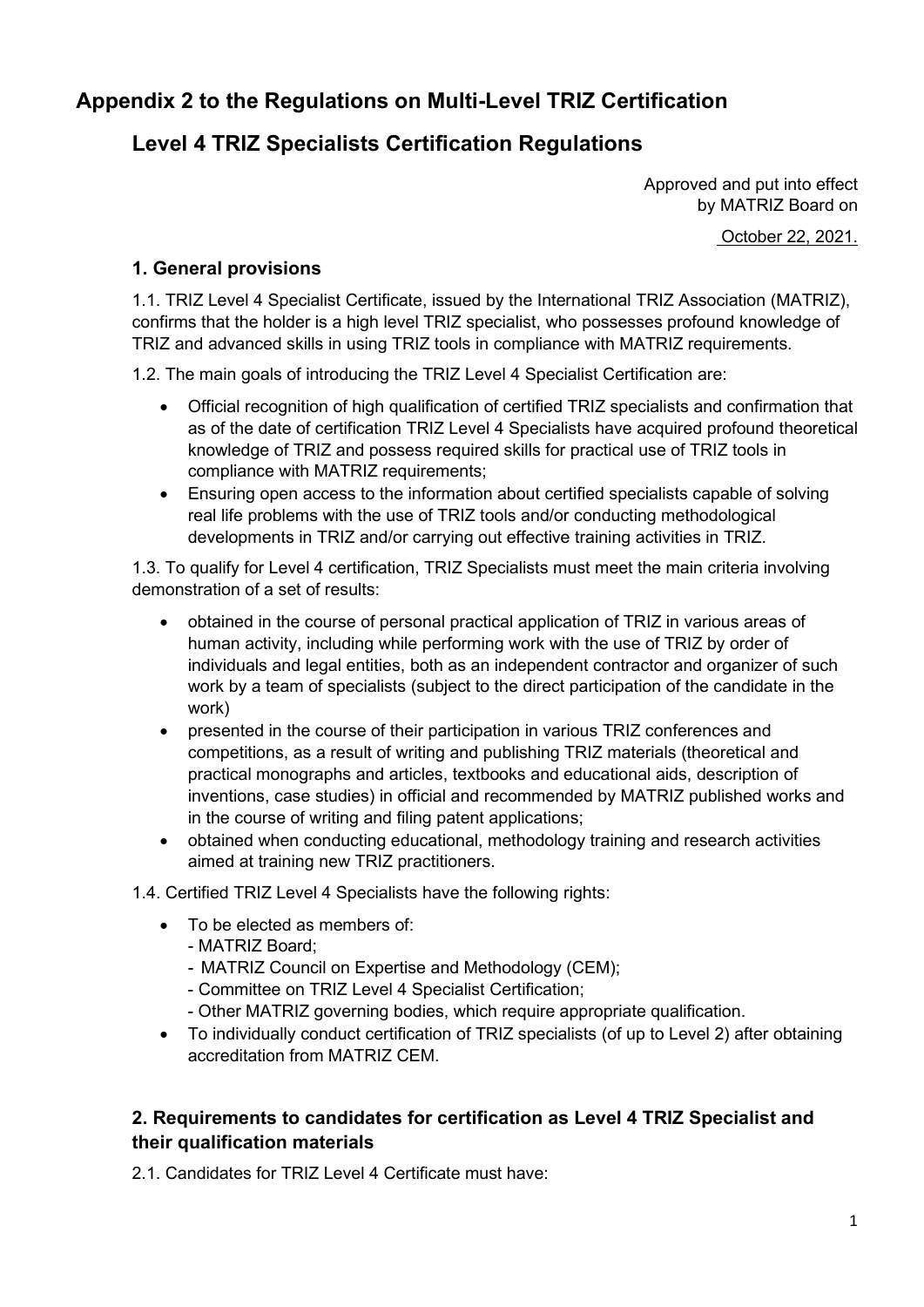- Level 3 TRIZ Practitioner Certificate. At least 1 year must pass from the moment of the Level 3 certificate issuance to the application for Level 4;
- Experience of practical inventive activity (which can be certified by patents for inventions, implementation of obtained solutions, and so forth);
- Not fewer than three published works on TRIZ (including abstracts of papers presented at conferences);
- Experience of conducting training seminars on TRIZ, supported by a list of conducted seminars, programs of such seminars plus case studies and tests for attendees (preferable);
- Experience of preparing TRIZ methodology training and teaching materials (preferable);
- Experience of developing and/or upgrading TRIZ methodology tools (preferable).

2.2. To pass Level 4 TRIZ Specialist Certification, the candidates must prepare and defend a qualification work at an open session of the Certification Committee 4 (CC4) - either in person or via teleconference. The qualification work should be defended in English, which is the official MATRIZ language. If a candidate lacks knowledge of English, he/she must arrange for an interpreter. Certification can be conducted in the native language of the candidate provided CC4 members are proficient in that language and agree to conduct qualification work defense in that language.

*Note.* Qualification work can be prepared by a candidate under scientific supervision of an experienced TRIZ specialist, who is at least a Level 4 TRIZ Specialist. In this case, a scientific supervisor can attend the session of the Certification Committee 4 (CC4), introduce the candidate to CC4 members and briefly describe the qualification work prepared by the candidate.

2.3. To initiate the process of TRIZ Level 4 Specialist Certification, a candidate should send a set of documents in electronic form (namely, files with extensions  $doc(x)$ ,  $ppt(x)$ ,  $pdf$ , - preferably pdf extension) to the MATRIZ (addressed to ТМCC Chairman and Vice-Chairman responsible for the Level 4 TRIZ Specialist Certification) in English. The set of documents should include:

- A letter (entry form) addressed to MATRIZ President and TMCC Chairman (a copy should be sent to TMCC Vice-Chairman responsible for the organization of Level 4 TRIZ Specialist Certification) requesting Level 4 TRIZ Specialist Certification;
- Personal information (in the Resume or CV format);
- Contact information;
- Recent photograph (files with extensions bmp; gif; jpeg);
- The number of Level 3 TRIZ Specialist Certificate;
- List of patents and applications for patents, evidence of invention implementation, and so forth;
- References to published works on TRIZ;
- Information on papers and reports presented at TRIZ conferences plus information about other kinds of activities associated with TRIZ (enabling CC4 members to obtain better understanding of candidate's qualification);
- Information on candidate's research and developments works on TRIZ (preferable);
- Information on training seminars held by the candidate and number of trained TRIZ specialists (preferable);
- Qualification work and available reviews.

*Note.* Even in the case when a candidate defends his/her qualification work in the native language, the set of documents have to be submitted only in English. The candidate have to prepare additional materials to defend his/her qualification work in his/her native language.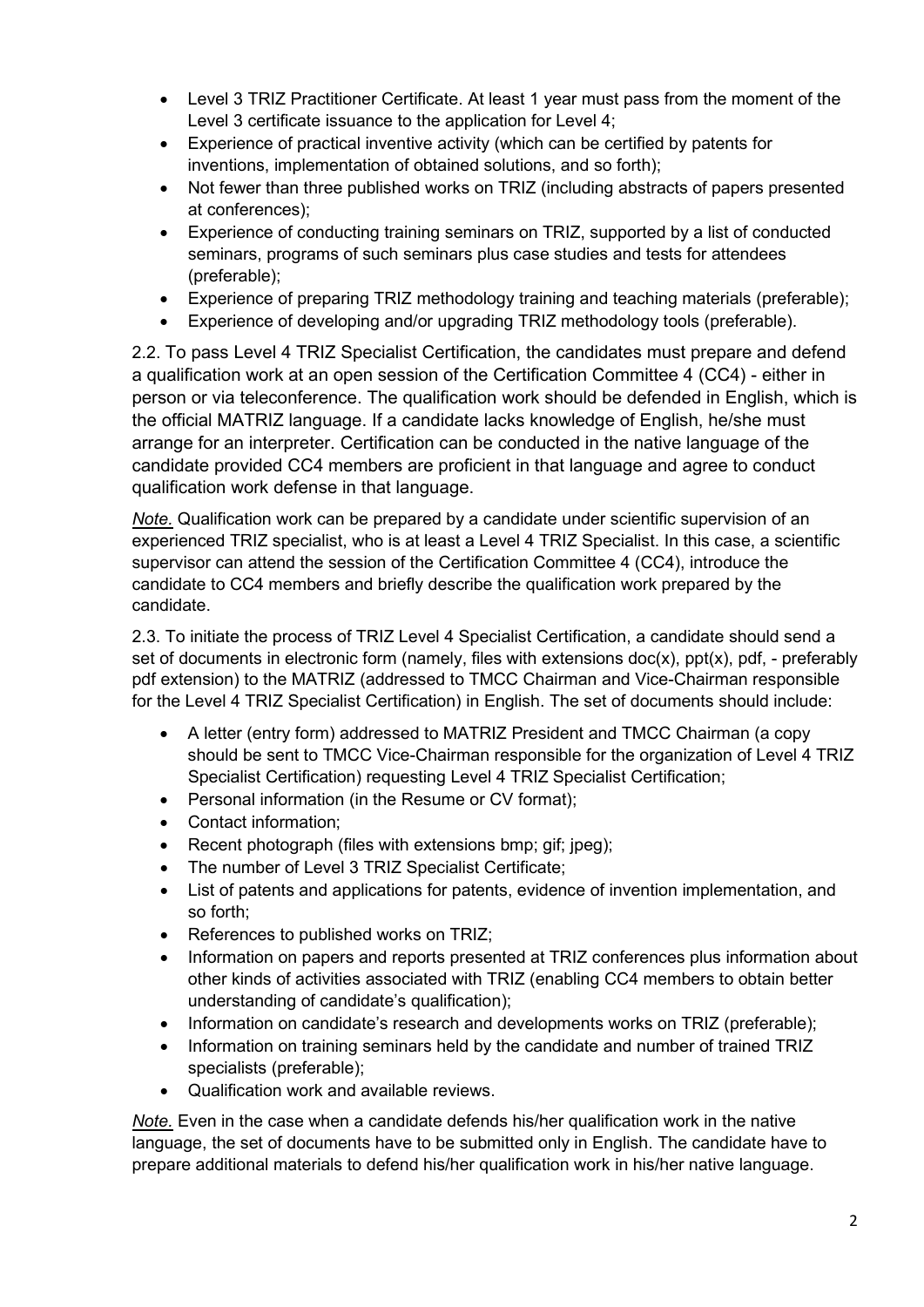2.4. Qualification work of a candidate for the Level 4 TRIZ Specialist Certification should include:

- Brief summary of a project (not exceeding 1,000 characters; file in the doc(x), pdf format);
- A report on a project compiled in compliance with the "Requirements to Term and Graduation Papers on TRIZ" (Appendix 1 to the "Regulations on MATRIZ Multi-Level Certification of TRIZ Specialists") – file in the doc $(x)$ , pdf format;
- Presentation materials for the report on a project (file in the  $ppt(x)$ , pdf format);
- Presentation materials for 2-3 hour lecture or practical training exercise on one of the subject matters indicated in the TRIZ Qualification Standard (Appendix 1 to the "Regulations on MATRIZ Multi-Level Certification of TRIZ Specialists" - file in the ppt(x), pdf format;.
- materials confirming the candidate's experience in preparing educational and training aids, experience in developing and/or improving the methodological tools of TRIZ (if any).

*Note.* Valid file formats are specified. The recommended format is pdf.

2.5. Project report should include:

- Technical description of an object (this description should be sufficient to provide an insight into the subject and to enable the analysis of obtained solutions);
- Brief background for the problem in question and attempts to solve this problem;
- Project goals and constraints;
- Description of work conducted at the analytical stage of the project: - Substantiation for the selection of analytical procedures for the analysis of the initial situation and identification of problems to be solved to accomplish the project goals;

- Detailed description of application of several most efficient analytical procedures (from author's standpoint);

- List of problems resulting from the analytical stage;
- Description of methodological tools and techniques used for solving identified problems: - Detailed descriptions of solving of at least two most illustrative problems (from author's standpoint) with explanations on the issue of TRIZ tool selection;

- Verification of feasibility of obtained solutions by references to at least one of the documents listed below:

- Statement of implementation;
- Results of calculations/experiments;
- Opinions of qualified experts;
- Obtained patents for inventions and filed applications for patents for inventions;
- Other kinds of documents verifying feasibility of proposed ideas for solutions.

Note: a candidate must be a full participant in a project - "general leadership", "supervision", "participation in discussions" and the like are not considered to be full participation in work on a project.

2.6. Procedures based on function analysis represent analytical procedures recommended by MATRIZ for use in the analysis of source situation. However, other procedures (that have been tested in practical work) could be also used (e.g., procedures recommended by MATRIZ Council on Research and Developments and CEM) and approved by TMCC.

2.7. Deviations from the standard structure of technical report on a project are admissible ("Requirements to Term and Graduation Papers on TRIZ" - Appendix 1 to the "Regulations on MATRIZ Multi-Level Certification of TRIZ Specialists"), but such deviations must be substantiated convincingly by a candidate.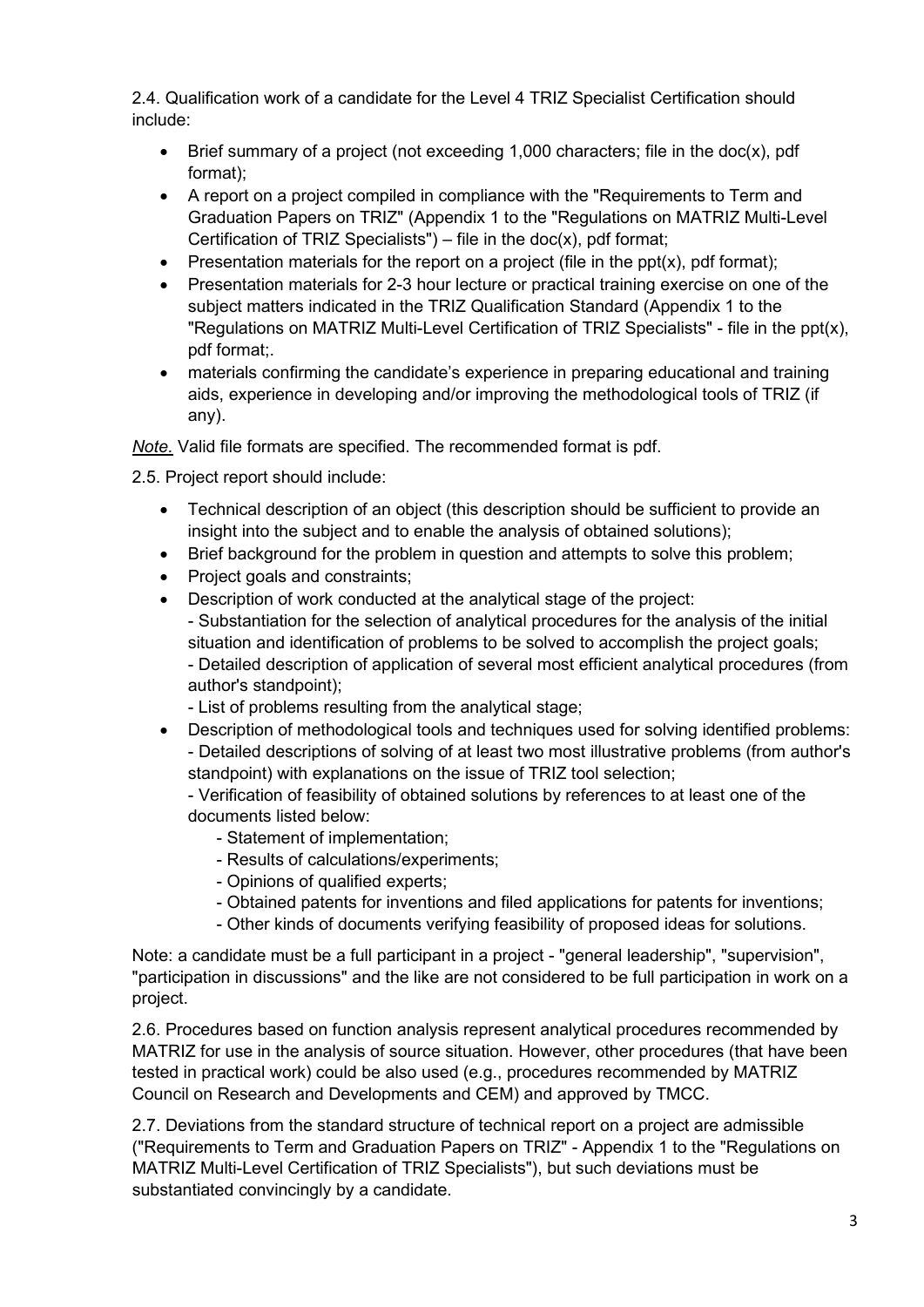2.8. All materials submitted to MATRIZ should not contain any confidential data and it should be possible to publish them in open sources of information. MATRIZ is not responsible for the disclosure of confidential information, if such information is included in submitted materials by a candidate.

Note: Candidates may submit adapted reports on "made up" problems, which are based on real problems modified in such a way as to avoid disclosure of confidential information. In this case, the general approach to problem solving should be retained and meet the requirements of the present Regulations. In this case, a candidate should notify CC4 that he/she is going to present an adapted report on a "made up" problem for the defense purposes.

## **3. Level 4 certification procedure organization**

3.1. General provisions for the organization of Level 4 TRIZ Specialist Certification procedure:

- To organize the certification process of Level 4 TRIZ Specialists, Committees for Level 4 TRIZ Specialist Certification (CC4) are created under the TRIZ Master Certification Council (hereinafter - TMCC).
- The Chairman of TMCC appoints a Vice-Chairman responsible for the organization of Level 4 TRIZ Specialist Certification.
- Meetings of CC4 should be held on a quarterly basis. The total time of the Level 4 Certification for each candidate should not exceed 6 months.
- CC4 are headed by the Chairmen appointed by the Chairman of TMCC upon recommendation from Vice-Chairman of TMCC responsible for the organization of Level 4 TRIZ Specialist Certification.
- Members of CC4 are appointed by the CC4 Chairmen and approved by the Chairman of TMCC.
- Level 4 and 5 specialists who have the following experience can be appointed as CC4 members:
	- practical application of TRIZ;
	- research in the field of TRIZ;
	- TRIZ education and training.

3.2. Upon recommendation from Vice-Chairman of TMCC responsible for the organization of Level 4 TRIZ Specialist Certification, the Chairman of TMCC:

- Appoints Chairmen of Certification Committees (CC4) with indication of areas of expertise for these Committees.
- Appoints members of Certification Committees (CC4) upon recommendations from CC4 Chairmen.
- Approves reviewers proposed by CC4 Chairmen.
- Approves decisions of Certification Committees (CC4) and informs MATRIZ President and MATRIZ Executive Office about such decisions.

3.3. Vice-Chairman of TMCC responsible for organization of Level 4 TRIZ Specialist Certification:

- Proposes to the Chairman of TMCC:
	- o Candidates for CC4 Chairman positions to be approved with indication of areas of expertise of these Committees.
	- o Appoints members of Certification Committees (CC4) upon recommendations from CC4 Chairmen.
	- o Approves reviewers proposed by CC4 Chairmen.
	- o Presents CC4 decisions for subsequent approval.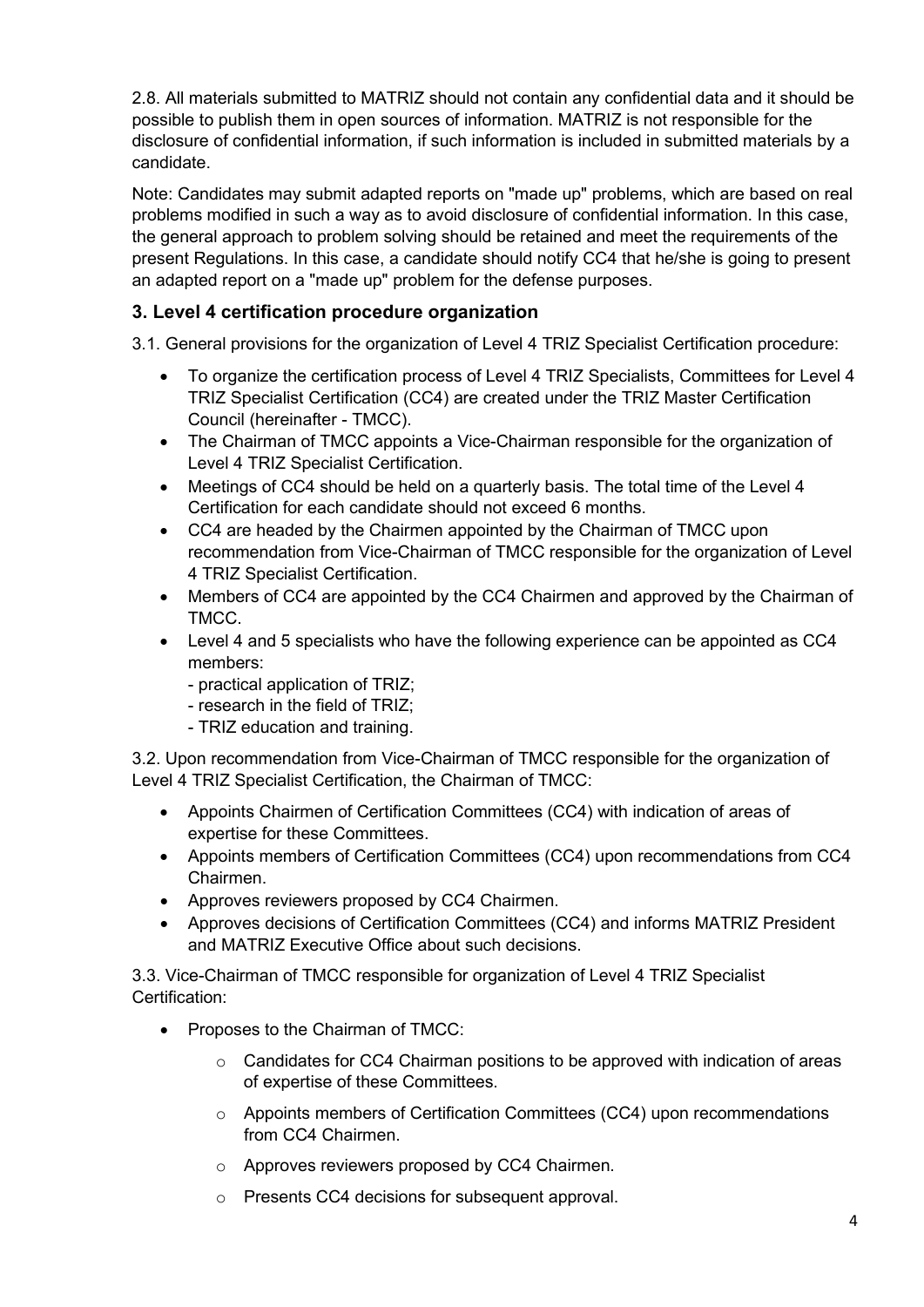- Checks the set of documents received from the candidate for compliance with the requirements of the present Regulations and forwards it to the CC4 Chairman for consideration on the merits.
- Controls the progress of the application review by the Certification Committees, the timing and the quality of the work.
- Informs MATRIZ President about approved decisions of CC4 (both positive decisions and negative ones) and forwards to the MATRIZ executive office for the purpose of subsequent publication:
	- abstract and presentation of qualification project,
	- decision (conclusion) of CC4.

3.4. Committee on TRIZ Level 4 Specialist Certification (CC4):

- Includes five people who have the qualifications of TRIZ specialists of at least level 4. At least three of CC4 members, including CC4 Chairman, shall be appointed from the following persons:
	- $\circ$  Permanent members of the TRIZ Masters Certification Council (TMCC)
	- o Current members of the Council on Expertise and Methodology (CEM),
	- o Members of the MATRIZ Council for Research and Development in TRIZ.
	- $\circ$  Invited experts in the field presented in the qualification work of the candidate.
- Evaluates the knowledge and skills of candidates and makes decisions on the awarding Level 4 TRIZ Specialist qualification to them on behalf of TMCC.
- Takes decisions on candidate on the basis of simple majority of votes of CC4 members.
- CC4 members are approved by the Chairman of TMCC upon representation from CC4 Chairmen.

3.5. The Chairman of the Committee for TRIZ Level 4 Specialist Certification (CC4):

- Proposes candidates for CC4 members to be approved by the Chairman of TMCC.
- When necessary, invites independent reviewers, who are at least Level 4 TRIZ specialists and/or specialists in the field of activity, which is the source of the problem dealt with in the qualification work submitted by a candidate. A list of such reviewers should be approved by the Chairman of TMCC.
- Communicates with a candidate on the following subjects and notifies him/her about: - Beginning and tentative dates of review and examination of his/her qualification work; - Questions, comments and remarks from CC4 members and reviewers; - Defense, if deemed necessary, format (in person or via teleconference) and agreed
- upon date for final review and decision on qualification work at CC4 session; • Organizes and conducts CC4 sessions in person or via teleconference.
- Sends candidate's package of documents to all CC4 members for consideration on the merits not later than 10 business days after receipt of the package from the Chairman of
	- TMCC, and not less than 15 days prior to the first CC4 session.
- During CC4 sessions:

- Organizes preliminary discussion and decision making on the issue of advisability and form of defense;

- Conducts discussion of candidate's work with CC4 members, compiles list of questions regarding submitted work and informs CC4 members regarding answers to questions and amendments received form the candidate;

- When necessary, invites reviewers, who are on the list approved by the Chairman of TMCC. In this case, CC4 Chairman sends technical report of a candidate to these reviewers without indication of author's name (the submitted presentation can be also